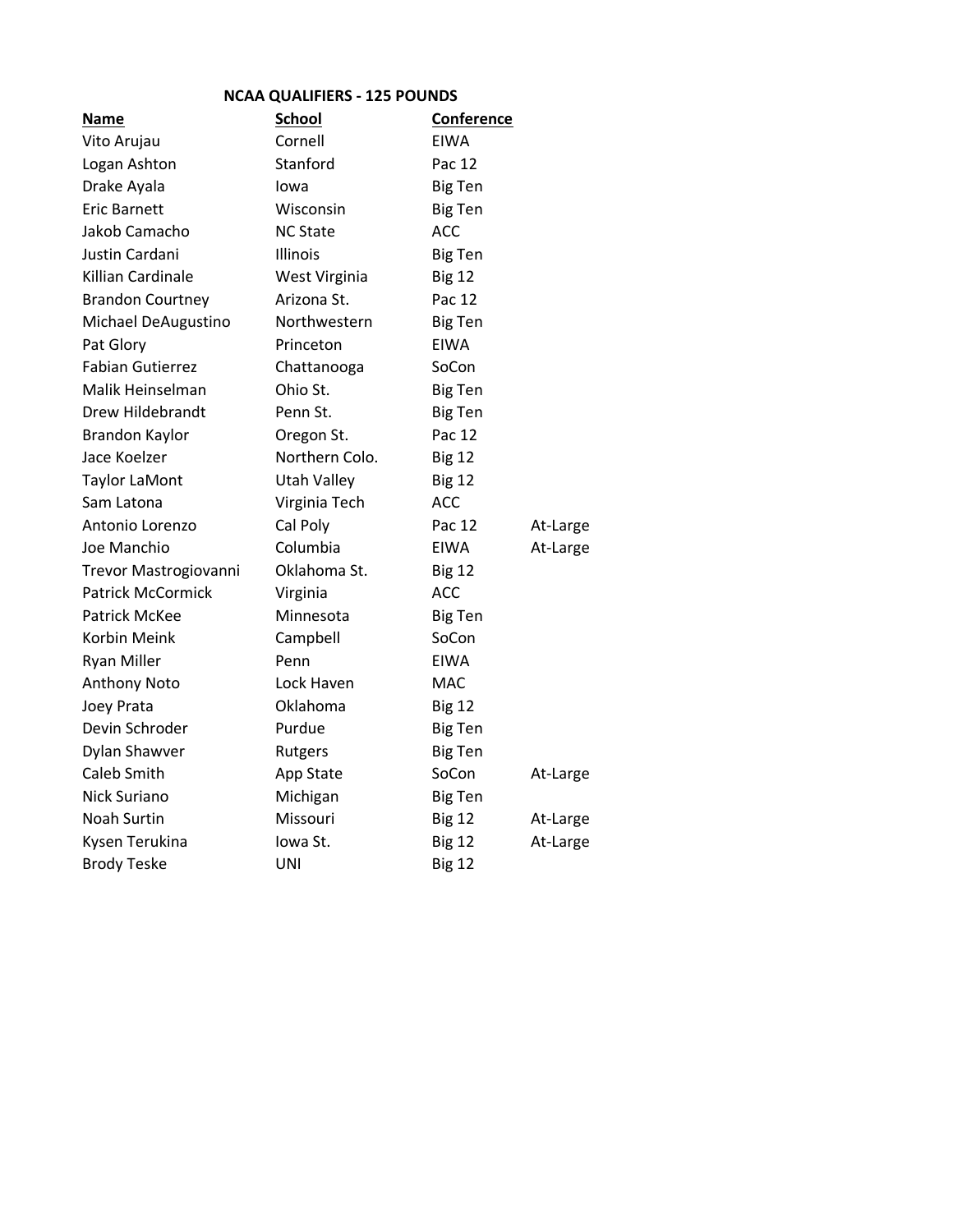| <b>NCAA QUALIFIERS - 133 POUNDS</b> |                        |                   |          |
|-------------------------------------|------------------------|-------------------|----------|
| <u>Name</u>                         | School                 | <b>Conference</b> |          |
| Ramazan Attasauov                   | Iowa St.               | <b>Big 12</b>     |          |
| Kyle Biscoglia                      | UNI                    | <b>Big 12</b>     |          |
| Roman Bravo-Young                   | Penn St.               | <b>Big Ten</b>    |          |
| Kyle Burwick                        | Wisconsin              | <b>Big Ten</b>    | At-Large |
| Lucas Byrd                          | Illinois               | <b>Big Ten</b>    |          |
| Chris Cannon                        | Northwestern           | <b>Big Ten</b>    |          |
| <b>Michael Colaiocco</b>            | Penn                   | <b>FIWA</b>       |          |
| <b>Brian Courtney</b>               | Virginia               | ACC               |          |
| <b>Austin DeSanto</b>               | Iowa                   | <b>Big Ten</b>    |          |
| Haiden Drury                        | <b>Utah Valley</b>     | <b>Big 12</b>     |          |
| Daton Fix                           | Oklahoma St.           | <b>Big 12</b>     |          |
| <b>Sidney Flores</b>                | Air Force              | <b>Big 12</b>     |          |
| RayVon Foley                        | Michigan St.           | <b>Big Ten</b>    |          |
| Jake Gliva                          | Minnesota              | <b>Big Ten</b>    |          |
| Joseph Heilmann                     | North Carolina         | <b>ACC</b>        |          |
| Malyke Hines                        | Lehigh                 | EIWA              | At-Large |
| <b>Brock Hudkins</b>                | Indiana                | <b>Big Ten</b>    |          |
| Josh Koderhandt                     | Navy                   | EIWA              |          |
| Richie Koehler                      | Rider                  | <b>MAC</b>        |          |
| <b>Dominic LaJoie</b>               | Cornell                | <b>EIWA</b>       | At-Large |
| Anthony Madrigal                    | Oklahoma               | <b>Big 12</b>     |          |
| Michael McGee                       | Arizona St.            | Pac 12            |          |
| Korbin Myers                        | Virginia Tech          | <b>ACC</b>        |          |
| Joe Olivieri                        | Rutgers                | <b>Big Ten</b>    |          |
| Kai Orine                           | <b>NC State</b>        | <b>ACC</b>        |          |
| Brayden Palmer                      | Chattanooga            | SoCon             |          |
| Micky Phillippi                     | Pittsburgh             | ACC               |          |
| Dylan Ragusin                       | Michigan               | <b>Big Ten</b>    |          |
| <b>Matt Ramos</b>                   | Purdue                 | <b>Big Ten</b>    |          |
| <b>Chance Rich</b>                  | <b>CSU Bakersfield</b> | Pac 12            |          |
| Codi Russell                        | App State              | SoCon             |          |
| Devan Turner                        | Oregon St.             | Pac 12            |          |
| Domenick Zaccone                    | Campbell               | SoCon             | At-Large |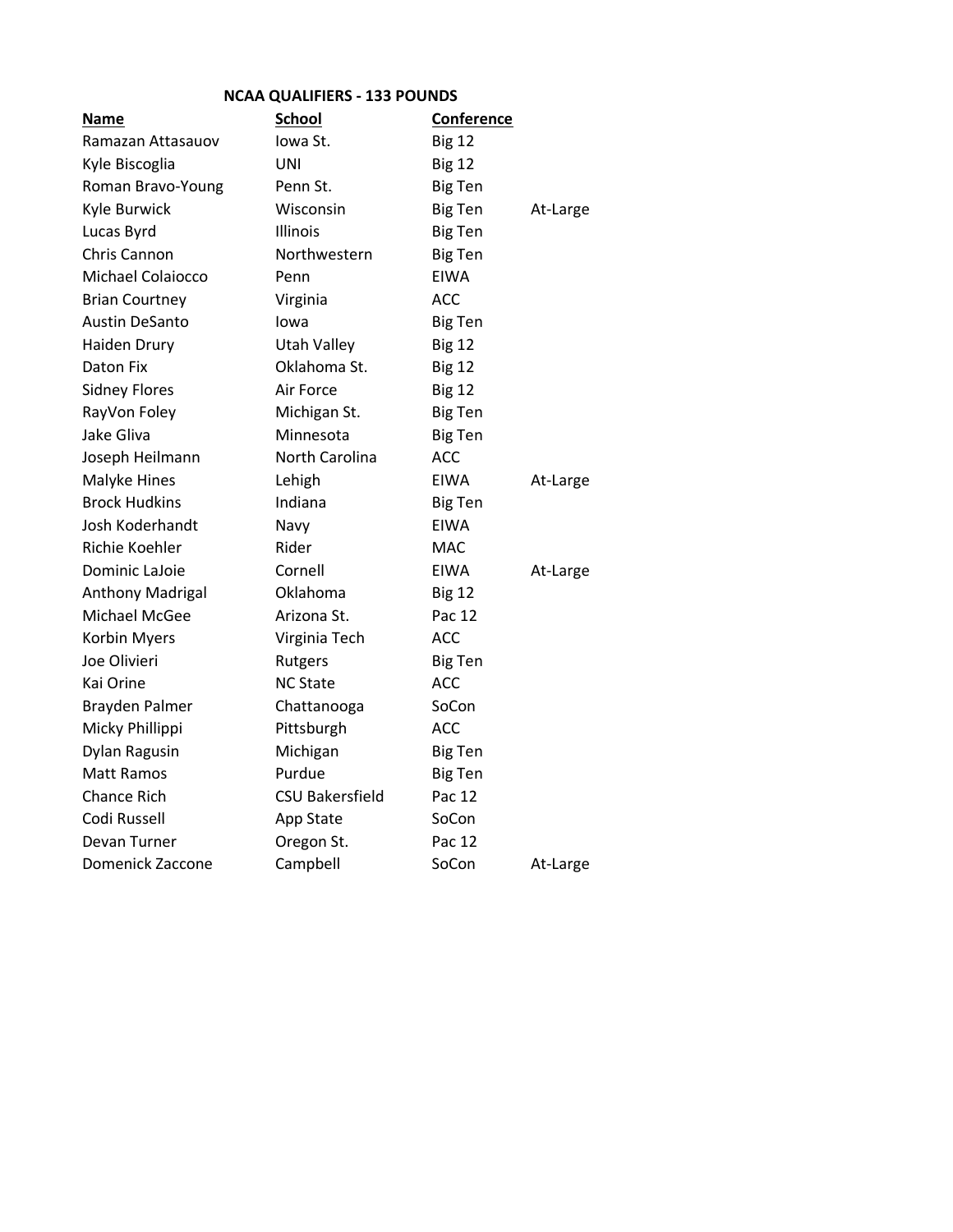| <b>NCAA QUALIFIERS - 141 POUNDS</b> |                     |                |          |
|-------------------------------------|---------------------|----------------|----------|
| Name                                | <b>School</b>       | Conference     |          |
| <b>Andrew Alirez</b>                | Northern Colo.      | <b>Big 12</b>  |          |
| Jakob Bergeland                     | Minnesota           | <b>Big Ten</b> |          |
| Jacob Butler                        | Oklahoma            | <b>Big 12</b>  |          |
| Clay Carlson                        | South Dakota St.    | <b>Big 12</b>  |          |
| Dylan Cedeno                        | Virginia            | <b>ACC</b>     |          |
| Kizhan Clarke                       | North Carolina      | <b>ACC</b>     | At-Large |
| CJ Composto                         | Penn                | EIWA           |          |
| Dylan D'Emilio                      | Ohio St.            | <b>Big Ten</b> |          |
| Dylan Droegemueller                 | North Dakota St.    | <b>Big 12</b>  |          |
| Jaydin Eierman                      | Iowa                | <b>Big Ten</b> |          |
| <b>Parker Filius</b>                | Purdue              | <b>Big Ten</b> | At-Large |
| Collin Gerardi                      | Virginia Tech       | <b>ACC</b>     |          |
| Wilfredo Gil                        | Franklin & Marshall | EIWA           |          |
| Shannon Hanna                       | Campbell            | SoCon          |          |
| Allan Hart                          | Missouri            | <b>Big 12</b>  |          |
| Ryan Jack                           | <b>NC State</b>     | <b>ACC</b>     |          |
| Matt Kazimir                        | Columbia            | <b>EIWA</b>    |          |
| Quinn Kinner                        | Rider               | MAC            |          |
| Nick Lee                            | Penn St.            | <b>Big Ten</b> |          |
| Josh Mason                          | Bloomsburg          | <b>MAC</b>     |          |
| <b>Cole Matthews</b>                | Pittsburgh          | <b>ACC</b>     |          |
| <b>Connor McGonagle</b>             | Lehigh              | <b>EIWA</b>    |          |
| <b>Stevan Micic</b>                 | Michigan            | <b>Big Ten</b> |          |
| Ian Parker                          | Iowa St.            | <b>Big 12</b>  |          |
| Chad Red                            | Nebraska            | <b>Big Ten</b> | At-Large |
| Sebastian Rivera                    | Rutgers             | <b>Big Ten</b> |          |
| Dresden Simon                       | Central Mich.       | <b>MAC</b>     | At-Large |
| <b>Frankie Tal Shahar</b>           | Northwestern        | <b>Big Ten</b> |          |
| <b>Grant Willits</b>                | Oregon St.          | Pac 12         |          |
| Gabe Willochell                     | Edinboro            | <b>MAC</b>     |          |
| Real Woods                          | Stanford            | Pac 12         |          |
| Carter Young                        | Oklahoma St.        | <b>Big 12</b>  |          |
| Joseph Zargo                        | Wisconsin           | <b>Big Ten</b> | At-Large |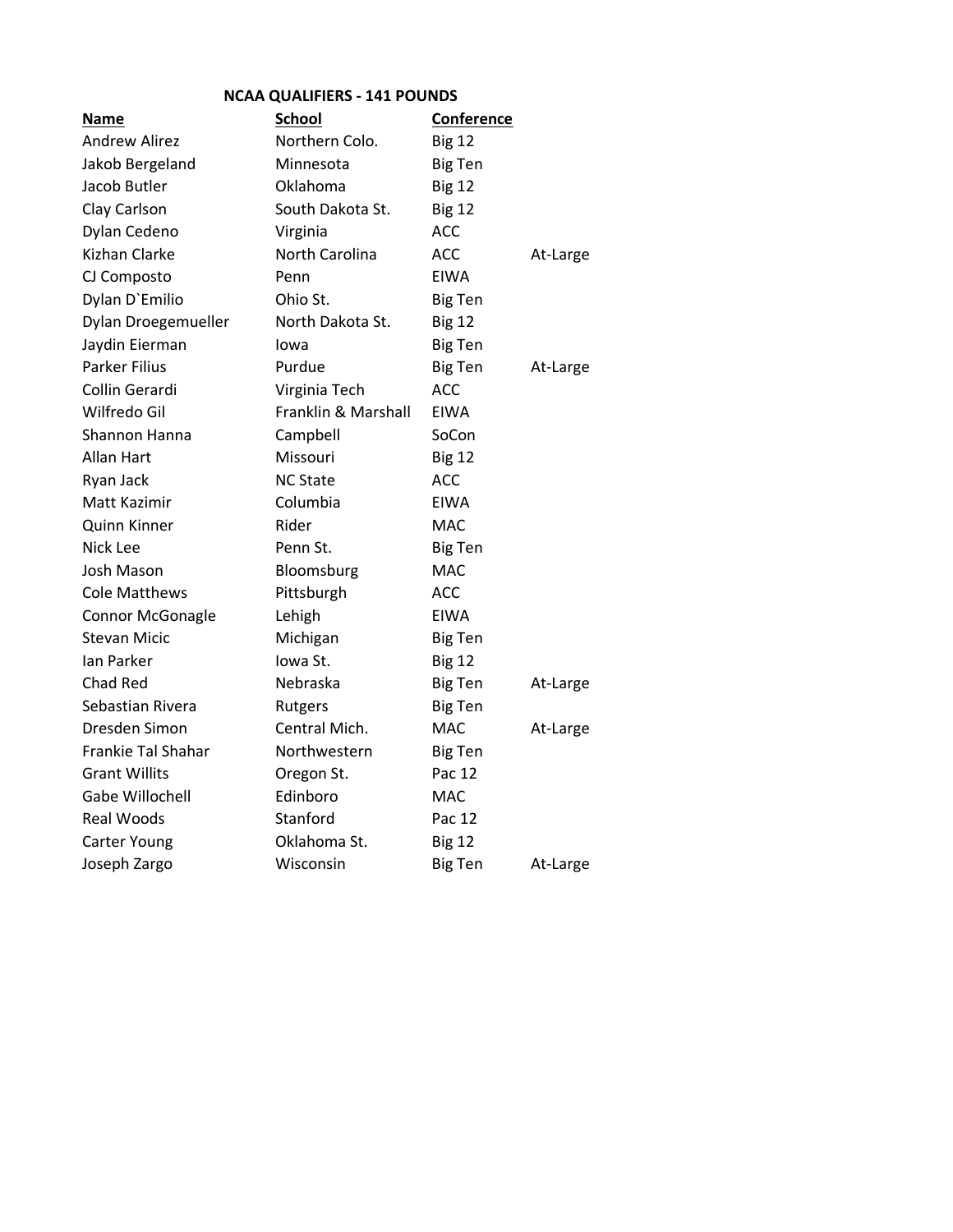| <b>NCAA QUALIFIERS - 149 POUNDS</b> |
|-------------------------------------|
|-------------------------------------|

| <b>Name</b>            | <b>School</b>   | <b>Conference</b> |          |
|------------------------|-----------------|-------------------|----------|
| Jaden Abas             | Stanford        | Pac 12            | At-Large |
| <b>Bryce Andonian</b>  | Virginia Tech   | <b>ACC</b>        |          |
| John Arceri            | <b>Buffalo</b>  | <b>MAC</b>        |          |
| Anthony Artalona       | Penn            | EIWA              |          |
| <b>Beau Bartlett</b>   | Penn St.        | <b>Big Ten</b>    |          |
| Michael Blockhus       | Minnesota       | <b>Big Ten</b>    |          |
| Max Brignola           | Lehigh          | <b>EIWA</b>       |          |
| <b>Cory Crooks</b>     | Oregon St.      | Pac 12            |          |
| Jarrett Degen          | Iowa St.        | <b>Big 12</b>     |          |
| Yianni Diakomihalis    | Cornell         | <b>EIWA</b>       |          |
| Josh Edmond            | Missouri        | <b>Big 12</b>     | At-Large |
| Dashawn Farber         | Lock Haven      | <b>MAC</b>        |          |
| Josh Finesilver        | Duke            | <b>ACC</b>        |          |
| Kaden Gfeller          | Oklahoma St.    | <b>Big 12</b>     |          |
| <b>Austin Gomez</b>    | Wisconsin       | <b>Big Ten</b>    |          |
| Joshua Heil            | Campbell        | SoCon             |          |
| <b>Marshall Keller</b> | Princeton       | <b>EIWA</b>       |          |
| Kody Komara            | Kent St.        | <b>MAC</b>        |          |
| Legend Lamer           | Cal Poly        | Pac 12            |          |
| <b>Ridge Lovett</b>    | Nebraska        | <b>Big Ten</b>    |          |
| Willie McDougald       | Oklahoma        | <b>Big 12</b>     |          |
| Jonathan Millner       | App State       | SoCon             |          |
| Corbyn Munson          | Central Mich.   | <b>MAC</b>        |          |
| Max Murin              | lowa            | <b>Big Ten</b>    |          |
| PJ Ogunsanya           | Army West Point | EIWA              | At-Large |
| Kyle Parco             | Arizona St.     | Pac 12            |          |
| Colin Realbuto         | UNI             | <b>Big 12</b>     |          |
| <b>Marcus Robinson</b> | Cleveland St.   | <b>MAC</b>        |          |
| Sammy Sasso            | Ohio St.        | <b>Big Ten</b>    |          |
| Zachary Sherman        | North Carolina  | <b>ACC</b>        |          |
| Yahya Thomas           | Northwestern    | <b>Big Ten</b>    | At-Large |
| Mike Van Brill         | Rutgers         | <b>Big Ten</b>    |          |
| <b>Tariq Wilson</b>    | <b>NC State</b> | <b>ACC</b>        |          |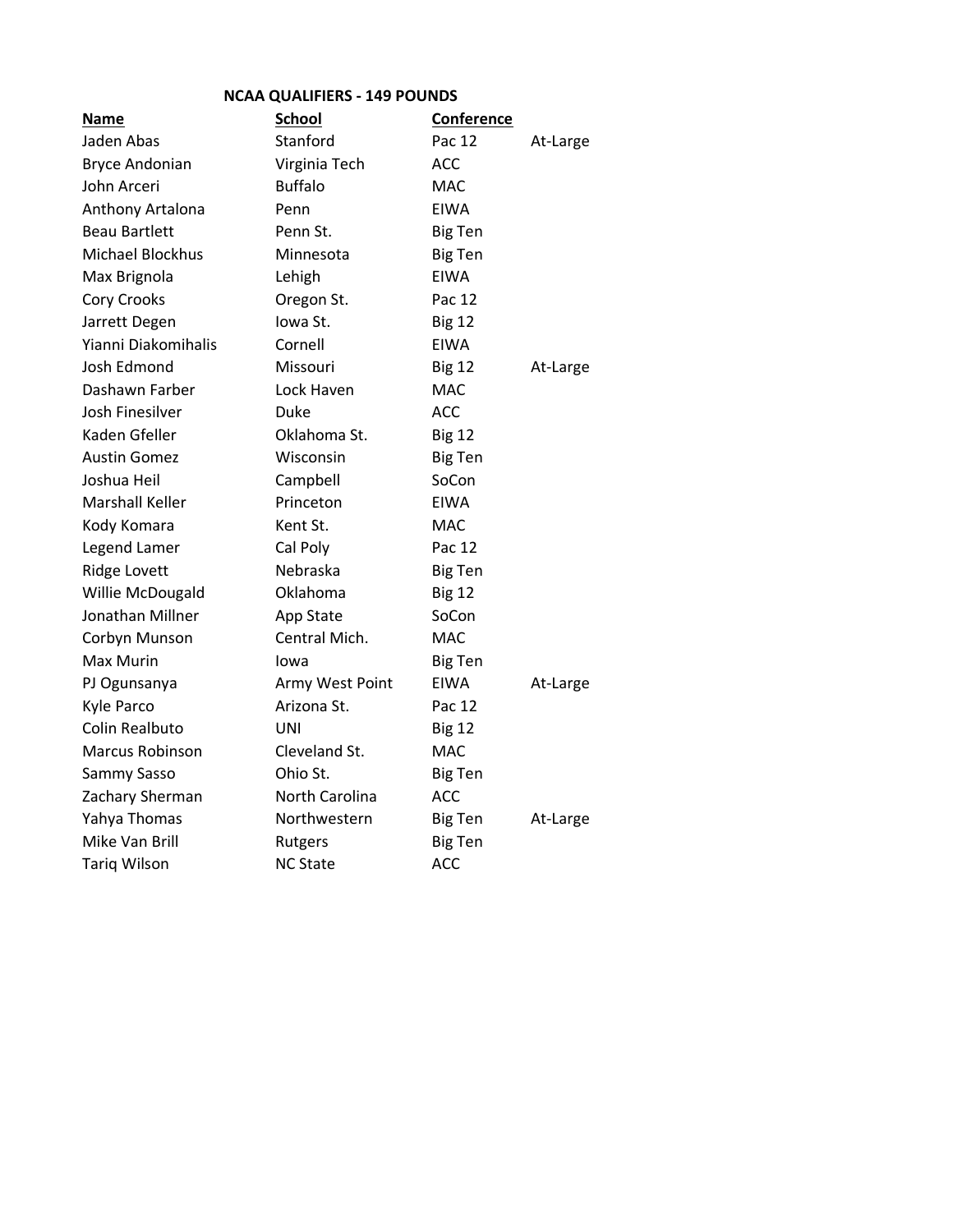## NCAA QUALIFIERS - 157 POUNDS

| Name                  | <b>School</b>    | Conference     |          |
|-----------------------|------------------|----------------|----------|
| <b>Ben Barton</b>     | Lock Haven       | <b>MAC</b>     |          |
| <b>Brady Berge</b>    | Penn St.         | <b>Big Ten</b> |          |
| Connor Brady          | Virginia Tech    | <b>ACC</b>     |          |
| David Carr            | Iowa St.         | <b>Big 12</b>  |          |
| Dazjon Casto          | The Citadel      | SoCon          |          |
| Andrew Cerniglia      | Navy             | <b>EIWA</b>    |          |
| Elijah Cleary         | Pittsburgh       | <b>ACC</b>     |          |
| Kendall Coleman       | Purdue           | <b>Big Ten</b> |          |
| Ryan Deakin           | Northwestern     | <b>Big Ten</b> |          |
| Jared Franek          | North Dakota St. | <b>Big 12</b>  |          |
| Markus Hartman        | Army West Point  | <b>EIWA</b>    |          |
| Derek Holschlag       | UNI              | <b>Big 12</b>  |          |
| Josh Humphreys        | Lehigh           | EIWA           |          |
| Jarrett Jacques       | Missouri         | <b>Big 12</b>  |          |
| Jake Keating          | Virginia         | <b>ACC</b>     |          |
| Will Lewan            | Michigan         | <b>Big Ten</b> |          |
| Johnny Lovett         | Central Mich.    | <b>MAC</b>     |          |
| Garrett Model         | Wisconsin        | <b>Big Ten</b> |          |
| Quincy Monday         | Princeton        | <b>EIWA</b>    |          |
| Austin O'Connor       | North Carolina   | <b>ACC</b>     |          |
| Michael Petite        | <b>Buffalo</b>   | <b>MAC</b>     | At-Large |
| <b>Hunter Richard</b> | Cornell          | <b>EIWA</b>    | At-Large |
| Peyton Robb           | Nebraska         | <b>Big Ten</b> |          |
| Chase Saldate         | Michigan St.     | <b>Big Ten</b> | At-Large |
| <b>Ed Scott</b>       | <b>NC State</b>  | <b>ACC</b>     |          |
| Wyatt Sheets          | Oklahoma St.     | <b>Big 12</b>  | At-Large |
| Jordan Slivka         | Ohio             | <b>MAC</b>     | At-Large |
| Jacori Teemer         | Arizona St.      | Pac 12         |          |
| Justin Thomas         | Oklahoma         | <b>Big 12</b>  |          |
| <b>Hunter Willits</b> | Oregon St.       | Pac 12         |          |
| Jacob Wright          | Wyoming          | <b>Big 12</b>  |          |
| Kaleb Young           | lowa             | <b>Big Ten</b> |          |
| Doug Zapf             | Penn             | <b>EIWA</b>    |          |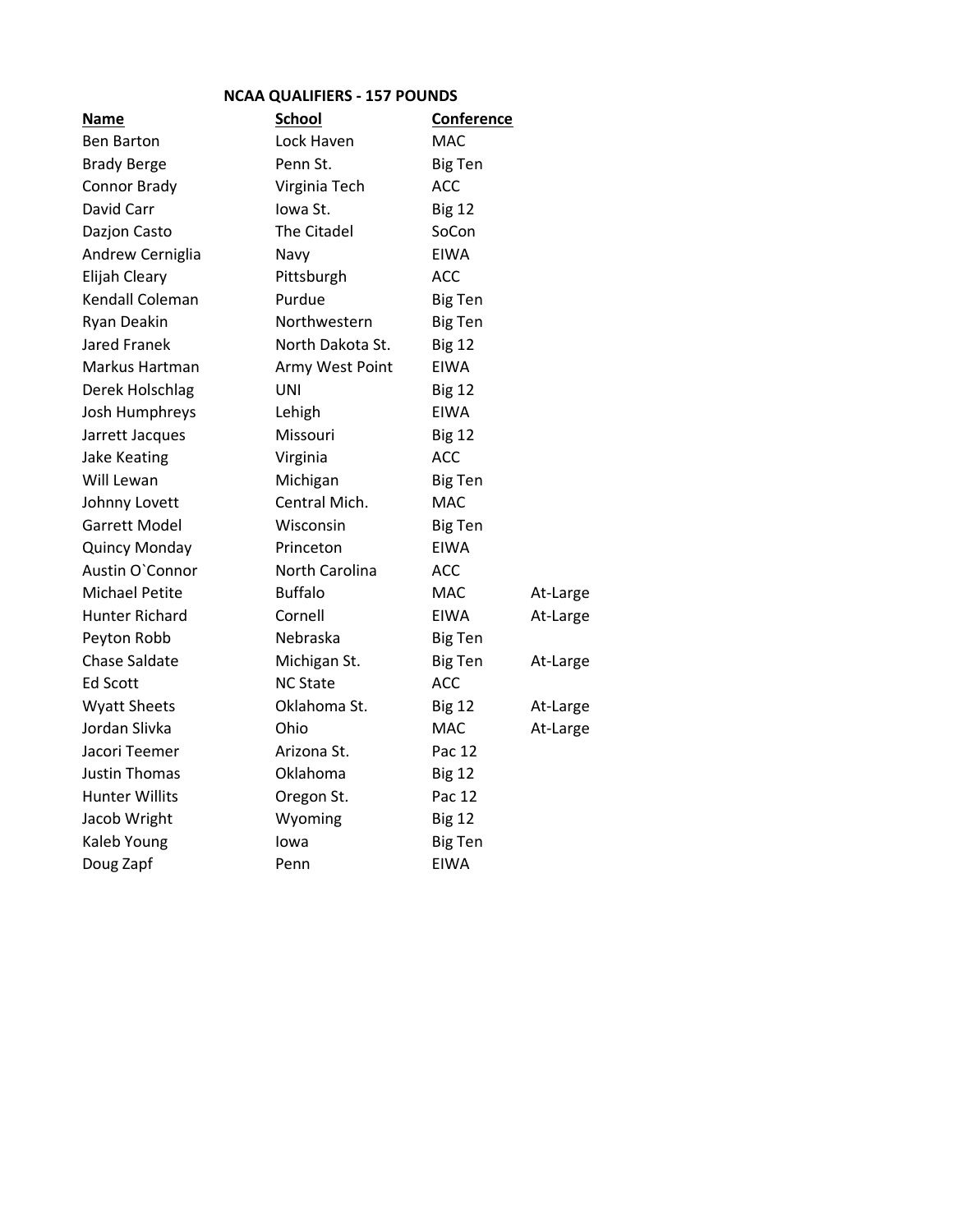| <b>NCAA QUALIFIERS - 165 POUNDS</b> |                  |                |          |
|-------------------------------------|------------------|----------------|----------|
| Name                                | <b>School</b>    | Conference     |          |
| <b>Cameron Amine</b>                | Michigan         | <b>Big Ten</b> |          |
| Evan Barczak                        | Drexel           | <b>EIWA</b>    |          |
| <b>Thomas Bullard</b>               | <b>NC State</b>  | <b>ACC</b>     |          |
| Cael Carlson                        | Minnesota        | <b>Big Ten</b> |          |
| <b>Brevin Cassella</b>              | Binghamton       | <b>EIWA</b>    |          |
| Philip Conigliaro                   | Harvard          | <b>EIWA</b>    |          |
| Ashton Eyler                        | Lock Haven       | <b>MAC</b>     |          |
| David Ferrante                      | Northwestern     | <b>Big Ten</b> |          |
| Caleb Fish                          | Michigan St.     | <b>Big Ten</b> | At-Large |
| William Formato                     | App State        | SoCon          | At-Large |
| <b>Shane Griffith</b>               | Stanford         | Pac 12         |          |
| Peyton Hall                         | West Virginia    | <b>Big 12</b>  |          |
| Dean Hamiti                         | Wisconsin        | <b>Big Ten</b> |          |
| Zach Hartman                        | <b>Bucknell</b>  | <b>EIWA</b>    |          |
| Carson Kharchla                     | Ohio St.         | <b>Big Ten</b> |          |
| Alex Marinelli                      | lowa             | <b>Big Ten</b> |          |
| Justin McCoy                        | Virginia         | <b>ACC</b>     |          |
| <b>Brian Meyer</b>                  | Lehigh           | <b>EIWA</b>    | At-Large |
| <b>Rodrick Mosley</b>               | Gardner-Webb     | SoCon          |          |
| Andrew Nicholson                    | Chattanooga      | SoCon          |          |
| Keegan O'Toole                      | Missouri         | <b>Big 12</b>  |          |
| Joshua Ogunsanya                    | Columbia         | <b>EIWA</b>    |          |
| Izzak Olejnik                       | <b>NIU</b>       | <b>MAC</b>     |          |
| Matthew Olguin                      | Oregon St.       | Pac 12         |          |
| Julian Ramirez                      | Cornell          | <b>EIWA</b>    |          |
| Lucas Revano                        | Penn             | <b>EIWA</b>    |          |
| <b>Riley Smucker</b>                | Cleveland St.    | <b>MAC</b>     |          |
| Anthony Valencia                    | Arizona St.      | Pac 12         | At-Large |
| Luke Weber                          | North Dakota St. | <b>Big 12</b>  |          |
| Jake Wentzel                        | Pittsburgh       | <b>ACC</b>     |          |
| Evan Wick                           | Cal Poly         | Pac 12         |          |
| Clayton Wilson                      | Nebraska         | <b>Big Ten</b> |          |
| <b>Austin Yant</b>                  | UNI              | <b>Big 12</b>  |          |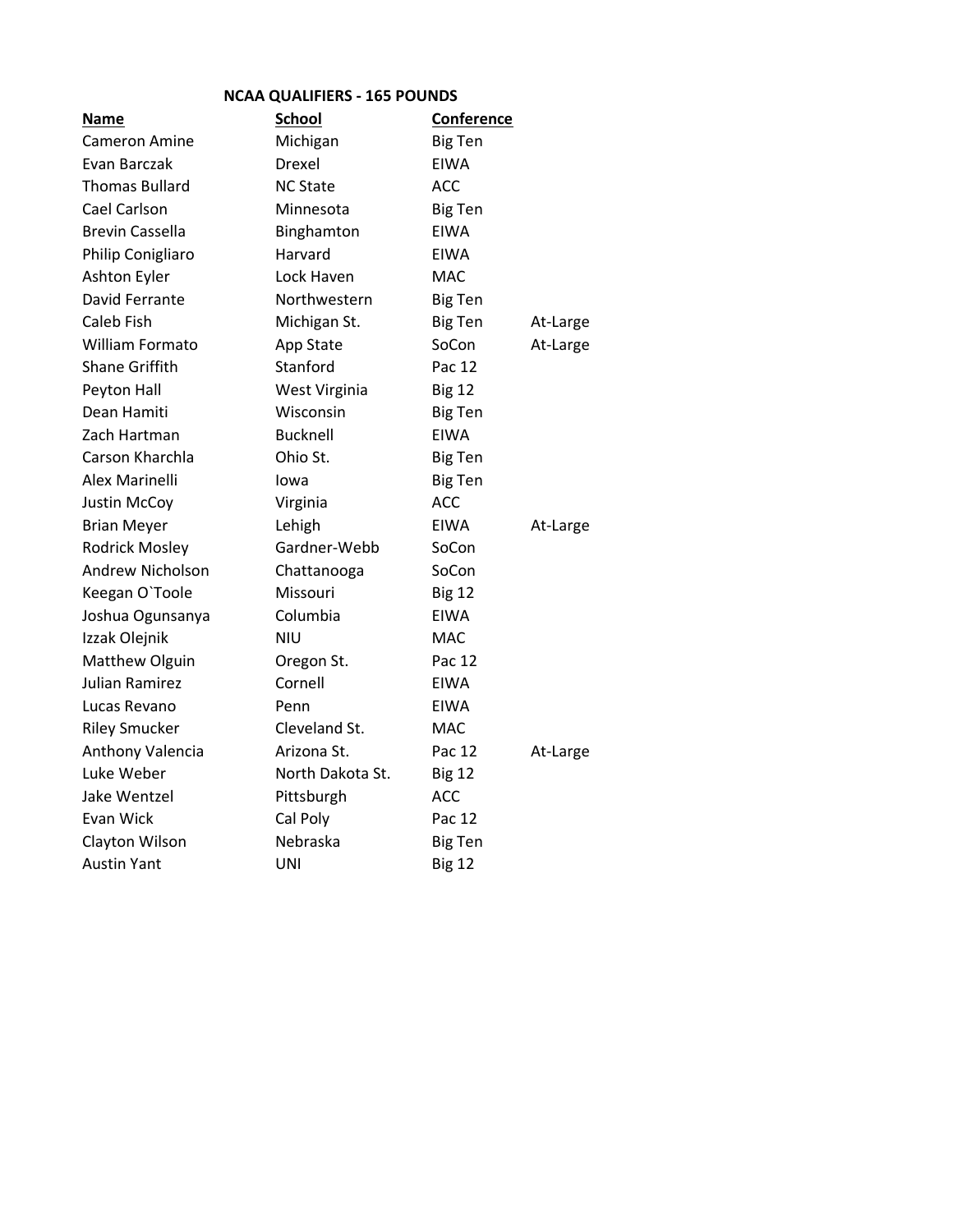| <b>NCAA QUALIFIERS - 174 POUNDS</b> |                  |                |          |
|-------------------------------------|------------------|----------------|----------|
| Name                                | <b>School</b>    | Conference     |          |
| Joel Devine                         | lowa St.         | <b>Big 12</b>  |          |
| Cade DeVos                          | South Dakota St. | <b>Big 12</b>  |          |
| <b>Tyler Eischens</b>               | Stanford         | Pac 12         |          |
| <b>Matt Finesilver</b>              | Duke             | <b>ACC</b>     |          |
| <b>Troy Fisher</b>                  | Northwestern     | <b>Big Ten</b> |          |
| <b>Thomas Flitz</b>                 | App State        | SoCon          |          |
| Chris Foca                          | Cornell          | <b>EIWA</b>    | At-Large |
| <b>Hayden Hastings</b>              | Wyoming          | <b>Big 12</b>  |          |
| Hayden Hidlay                       | <b>NC State</b>  | <b>ACC</b>     |          |
| Nick Incontrera                     | Penn             | <b>EIWA</b>    |          |
| Mason Kauffman                      | <b>NIU</b>       | <b>MAC</b>     |          |
| Michael Kemerer                     | Iowa             | <b>Big Ten</b> |          |
| Adam Kemp                           | Cal Poly         | Pac 12         |          |
| Mikey Labriola                      | Nebraska         | <b>Big Ten</b> |          |
| Clay Lautt                          | North Carolina   | <b>ACC</b>     |          |
| Mekhi Lewis                         | Virginia Tech    | <b>ACC</b>     |          |
| Anthony Mantanona                   | Oklahoma         | <b>Big 12</b>  |          |
| Logan Massa                         | Michigan         | <b>Big Ten</b> |          |
| Peyton Mocco                        | Missouri         | <b>Big 12</b>  |          |
| Gerrit Nijenhuis                    | Purdue           | <b>Big Ten</b> | At-Large |
| <b>Jay Nivison</b>                  | <b>Buffalo</b>   | MAC            |          |
| Jacob Nolan                         | Binghamton       | EIWA           |          |
| Michael O'Malley                    | Drexel           | EIWA           |          |
| Bailee O'Reilly                     | Minnesota        | <b>Big Ten</b> | At-Large |
| <b>Connor ONeill</b>                | Rutgers          | <b>Big Ten</b> |          |
| Benjamin Pasiuk                     | Army West Point  | <b>EIWA</b>    |          |
| Sal Perrine                         | Ohio             | MAC            | At-Large |
| <b>Dustin Plott</b>                 | Oklahoma St.     | <b>Big 12</b>  |          |
| Dennis Robin                        | West Virginia    | <b>Big 12</b>  |          |
| Lance Runyon                        | UNI              | <b>Big 12</b>  |          |
| <b>Ethan Smith</b>                  | Ohio St.         | <b>Big Ten</b> |          |
| <b>Dominic Solis</b>                | Maryland         | <b>Big Ten</b> |          |
| Carter Starocci                     | Penn St.         | <b>Big Ten</b> |          |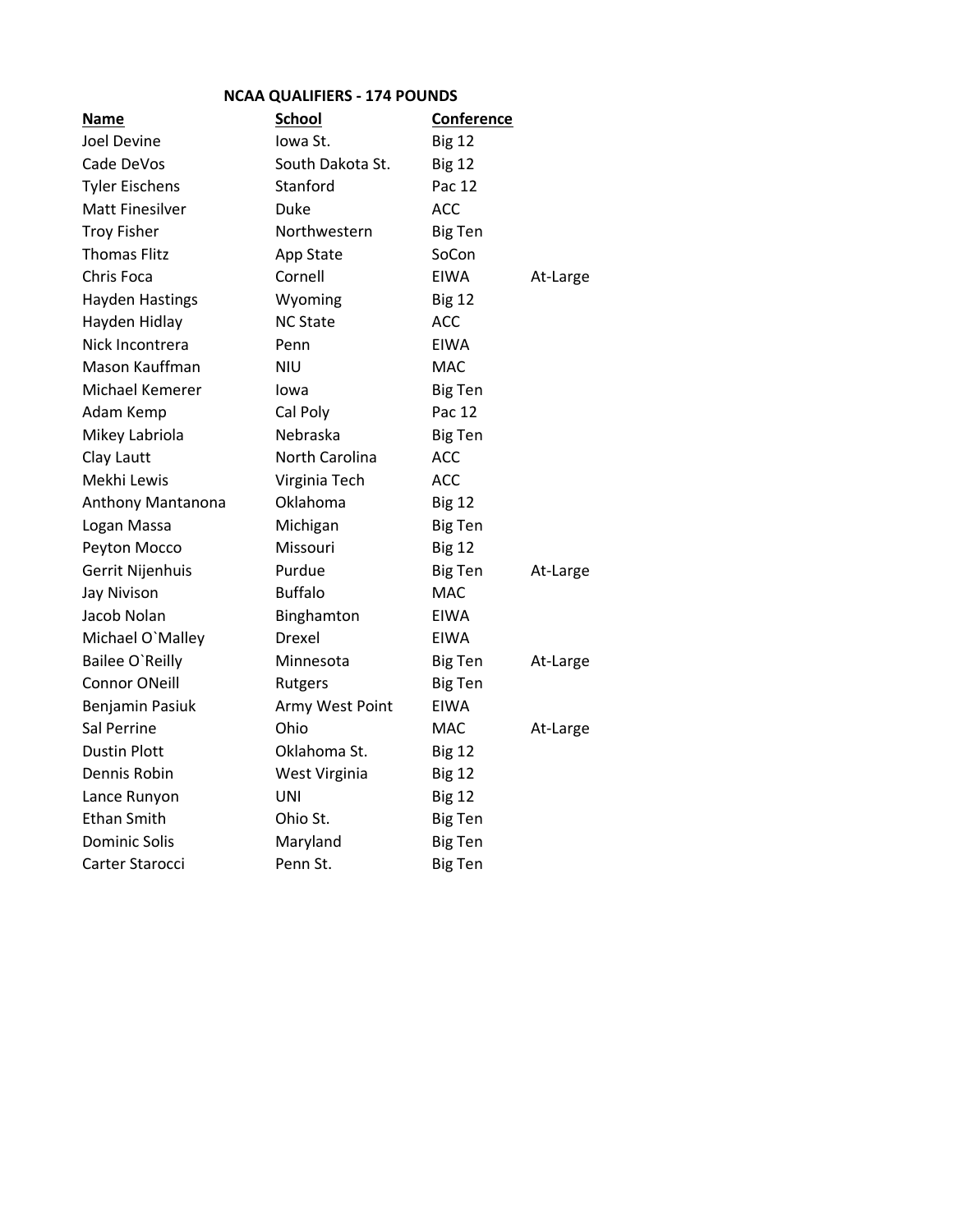|  | <b>NCAA QUALIFIERS - 184 POUNDS</b> |  |  |
|--|-------------------------------------|--|--|
|--|-------------------------------------|--|--|

| <b>Name</b>            | <b>School</b>   | <b>Conference</b> |          |
|------------------------|-----------------|-------------------|----------|
| <b>Myles Amine</b>     | Michigan        | <b>Big Ten</b>    |          |
| Abe Assad              | Iowa            | <b>Big Ten</b>    |          |
| Michael Battista       | Virginia        | <b>ACC</b>        |          |
| Hunter Bolen           | Virginia Tech   | <b>ACC</b>        |          |
| Zach Braunagel         | Illinois        | <b>Big Ten</b>    |          |
| Aaron Brooks           | Penn St.        | <b>Big Ten</b>    |          |
| AJ Burkhart            | Lehigh          | <b>EIWA</b>       |          |
| Kyle Cochran           | Maryland        | <b>Big Ten</b>    |          |
| Marcus Coleman         | Iowa St.        | <b>Big 12</b>     |          |
| Dakota Geer            | Oklahoma St.    | <b>Big 12</b>     | At-Large |
| <b>Gregg Harvey</b>    | Pittsburgh      | <b>ACC</b>        |          |
| <b>Trent Hidlay</b>    | <b>NC State</b> | <b>ACC</b>        |          |
| Caleb Hopkins          | Campbell        | SoCon             |          |
| Jack Jessen            | Northwestern    | <b>Big Ten</b>    |          |
| Gavin Kane             | North Carolina  | <b>ACC</b>        |          |
| Parker Keckeisen       | <b>UNI</b>      | <b>Big 12</b>     |          |
| Jeremiah Kent          | Missouri        | <b>Big 12</b>     |          |
| Jonathan Loew          | Cornell         | <b>EIWA</b>       |          |
| Max Lyon               | Purdue          | <b>Big Ten</b>    | At-Large |
| Layne Malczewski       | Michigan St.    | <b>Big Ten</b>    |          |
| Colin McCracken        | Kent St.        | <b>MAC</b>        |          |
| Keegan Moore           | Oklahoma        | <b>Big 12</b>     |          |
| <b>Trey Munoz</b>      | Oregon St.      | Pac 12            |          |
| John Poznanski         | Rutgers         | <b>Big Ten</b>    |          |
| Kaleb Romero           | Ohio St.        | <b>Big Ten</b>    |          |
| <b>Isaiah Salazar</b>  | Minnesota       | <b>Big Ten</b>    |          |
| <b>Tate Samuelson</b>  | Wyoming         | <b>Big 12</b>     | At-Large |
| <b>Travis Stefanik</b> | Princeton       | <b>EIWA</b>       |          |
| <b>Bernie Truax</b>    | Cal Poly        | Pac 12            |          |
| <b>Taylor Venz</b>     | Nebraska        | <b>Big Ten</b>    |          |
| Donnell Washington     | Indiana         | <b>Big Ten</b>    | At-Large |
| Christopher Weiler     | Wisconsin       | <b>Big Ten</b>    |          |
| <b>Brit Wilson</b>     | <b>NIU</b>      | <b>MAC</b>        |          |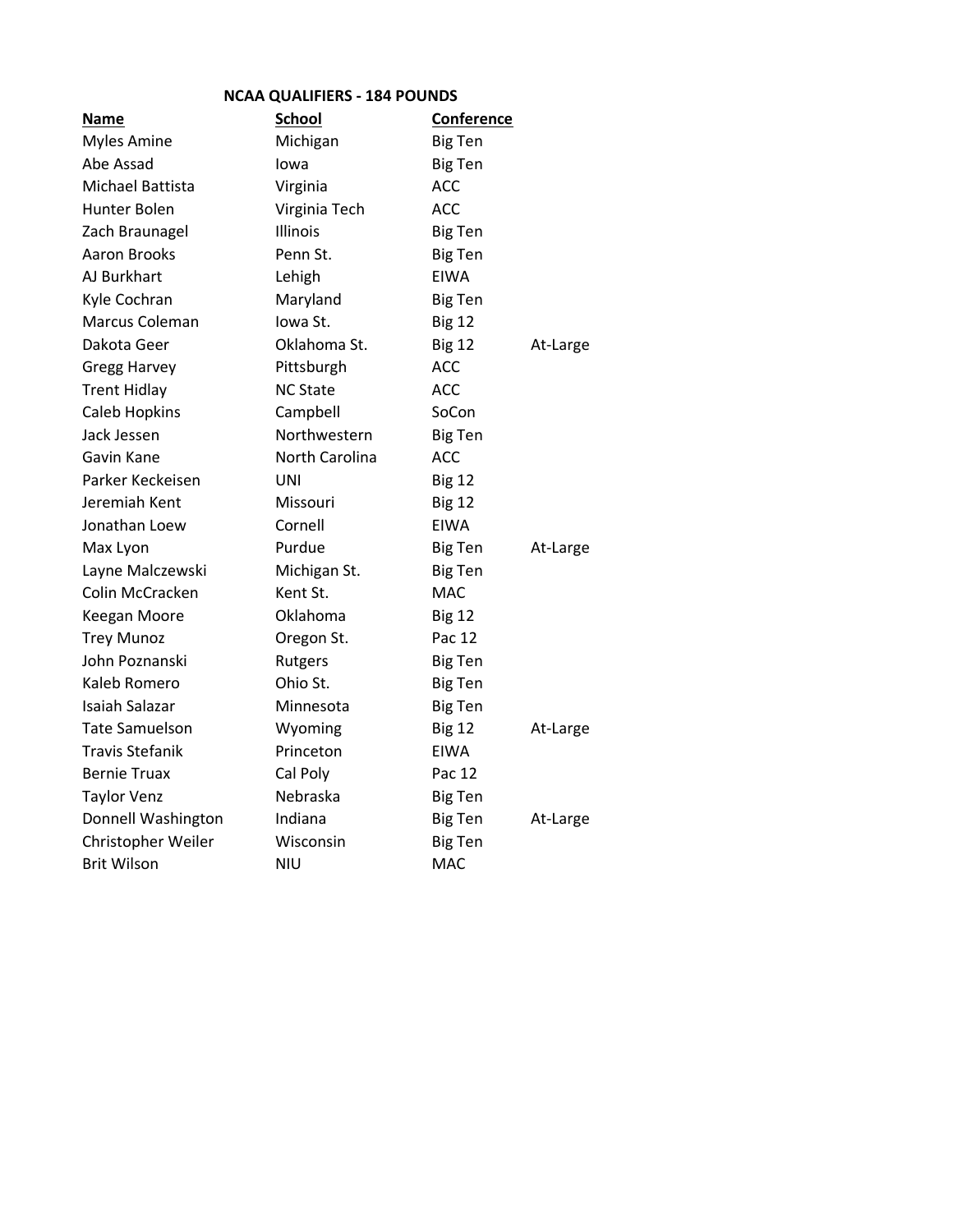| <b>NCAA QUALIFIERS - 197 POUNDS</b> |                  |                |          |
|-------------------------------------|------------------|----------------|----------|
| Name                                | <b>School</b>    | Conference     |          |
| Jay Aiello                          | Virginia         | ACC            |          |
| <b>Braxton Amos</b>                 | Wisconsin        | <b>Big Ten</b> |          |
| Yonger Bastida                      | Iowa St.         | <b>Big 12</b>  |          |
| Evan Bockman                        | Utah Valley      | <b>Big 12</b>  |          |
| Nino Bonaccorsi                     | Pittsburgh       | <b>ACC</b>     |          |
| JT Brown                            | Army West Point  | <b>EIWA</b>    | At-Large |
| Patrick Brucki                      | Michigan         | <b>Big Ten</b> |          |
| Stephen Buchanan                    | Wyoming          | <b>Big 12</b>  |          |
| <b>Greg Bulsak</b>                  | Rutgers          | <b>Big Ten</b> |          |
| Cameron Caffey                      | Michigan St.     | <b>Big Ten</b> |          |
| Jacob Cardenas                      | Cornell          | <b>EIWA</b>    |          |
| Alan Clothier                       | Northern Colo.   | <b>Big 12</b>  | At-Large |
| <b>Andrew Davison</b>               | Northwestern     | <b>Big Ten</b> |          |
| Max Dean                            | Penn St.         | <b>Big Ten</b> |          |
| Lou Deprez                          | Binghamton       | <b>EIWA</b>    |          |
| Rocky Elam                          | Missouri         | <b>Big 12</b>  |          |
| Will Feldkamp                       | Clarion          | <b>MAC</b>     | At-Large |
| Michial Foy                         | Minnesota        | <b>Big Ten</b> |          |
| Gavin Hoffman                       | Ohio St.         | <b>Big Ten</b> |          |
| Jacob Koser                         | Navy             | <b>EIWA</b>    |          |
| Kordell Norfleet                    | Arizona St.      | Pac 12         |          |
| Thomas Penola                       | Purdue           | <b>Big Ten</b> |          |
| Owen Pentz                          | North Dakota St. | <b>Big 12</b>  |          |
| Eric Schultz                        | Nebraska         | <b>Big Ten</b> |          |
| <b>Tanner Sloan</b>                 | South Dakota St. | <b>Big 12</b>  |          |
| Jaron Smith                         | Maryland         | <b>Big Ten</b> | At-Large |
| Benjamin Smith                      | Cleveland St.    | <b>MAC</b>     |          |
| Luke Stout                          | Princeton        | <b>EIWA</b>    |          |
| <b>Isaac Trumble</b>                | <b>NC State</b>  | <b>ACC</b>     |          |
| Cole Urbas                          | Penn             | <b>EIWA</b>    |          |
| Matthew Waddell                     | Chattanooga      | SoCon          |          |
| Jacob Warner                        | Iowa             | <b>Big Ten</b> |          |
| Jake Woodley                        | Oklahoma         | <b>Big 12</b>  |          |